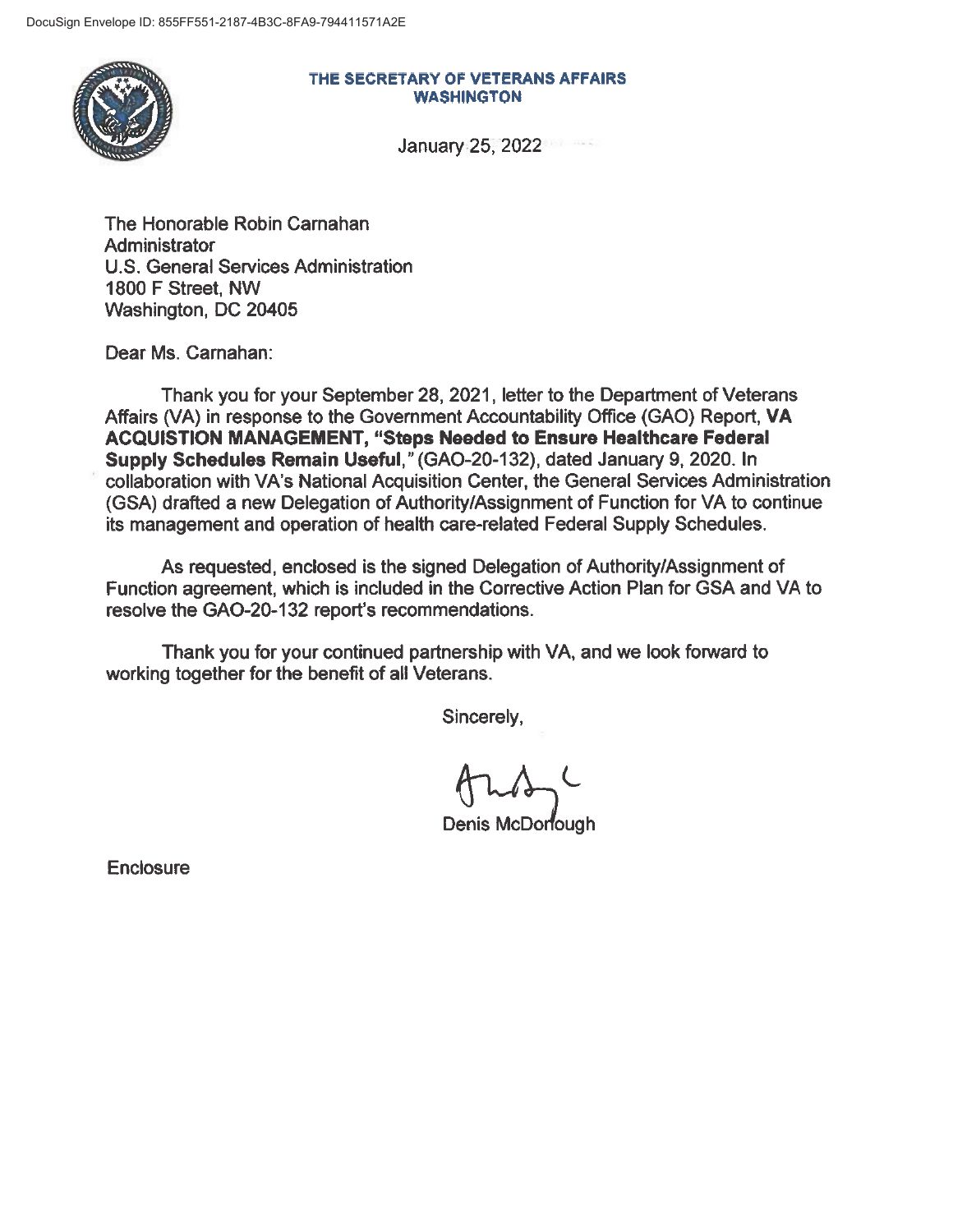

The Administrator

# **DELEGATION OF AUTHORITY/ASSIGNMENT OF FUNCTION**

TO: U.S. Department of Veterans Affairs (VA)

- FROM: U.S. General Services Administration (GSA)
- RE: Agreement regarding GSA's Delegation of Authority and Assignment of Function to VA for the operation and management of healthcare-related Federal Supply Schedules (FSS)

### I. **Purpose**

This Agreement formally documents and clarifies the delegation of authority and assignment of function from the Administrator of General Services to the Secretary of Veterans Affairs for the operation and management of healthcare-related FSS and delineates the scope of VA's FSS program. This Agreement supersedes and replaces any and all previous delegation/s of authority and/or assignment/s of function/s that may have been previously issued to VA by GSA for VA FSS.

## II. **Authority**

This delegation of authority and assignment of function are made pursuant to the authority of the Administrator of General Services pursuant to 40 U.S.C. § 121.

## Ill. **Delegation of Authority**

- A. In accordance with 40 U.S.C. § 121(d), the operation and management of health carerelated FSS pursuant to 40 U.S.C. § 501, are delegated to VA as follows:
	- Federal Supply Group (FSG) 65 Medical, Dental, and Veterinary Equipment and Supplies:
		- o Federal Supply Class Code (FSC) 6515 Medical and Surgical Instruments, Equipment, and Supplies
			- Medical/Rescue and Patient Transportation Products
		- $\circ$  FSC 6530 Hospital Furniture, Equipment, Utensils, and Supplies
	- FSG 66 Instruments and Laboratory Equipment:
		- o FSC 6640 Laboratory Equipment and Supplies
		- o FSC 6630 Chemical Analysis Instruments
		- o FSC 6650 Optical Instruments, Test Equipment, Components and

**U.S. General Services Administration**  1800 F Street NW Washington DC 20405-0002 www.gsa.gov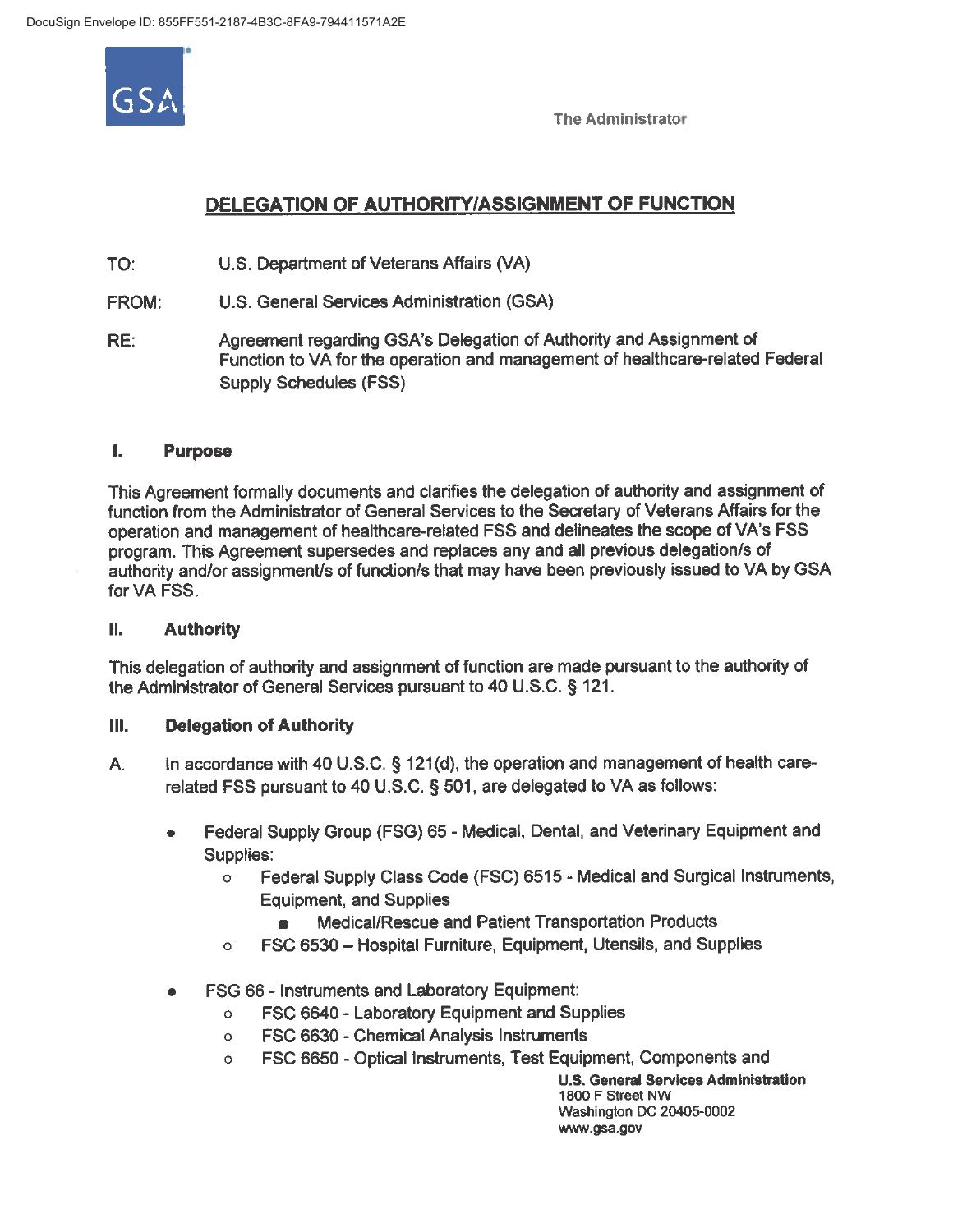**Accessories** 

- o FSC 6670 Scales and Balances
- o FSC 6685 Pressure, Temperature, and Humidity Measuring and Controlling Instruments
- B. GSA has made the determination that the items under the FSCs in Ill.A., which have practical application beyond the direct patient healthcare context, may be offered by both GSA and VA, in order to meet the diverse needs of eligible ordering activities.

## **IV. Assignment of Function**

In accordance with 40 U.S.C. § 121(e), and subject to VA's consent, the operation and management of healthcare-related FSS pursuant to 40 U.S.C. § 501, are assigned to VA as follows:

- FSG 65 Medical, Dental, and Veterinary Equipment and Supplies (except for those FSCs referenced in Section Ill.A. above)
- FSG 66 Instruments and Laboratory Equipment (except for those FSCs referenced in Section Ill.A. above)
- Federal Supply Class Code (FSC) J065 Maintenance, Repair, and Rebuilding of Equipment - Medical, Dental and Veterinary Supply
- FSC Q301 Medical Laboratory Testing
- FSC Q999 Medical Other (including 621-I Temp Healthcare Staffing Services)

## **V. Authority Not Delegated**

Pursuant to and as required by 40 U.S.C. § 121(d)(2)(A), GSA retains its authority to prescribe regulations and establish policies and procedures governing and generally applicable to the FSS program. VA shall be afforded the opportunity to review and comment on all new and/or revised policies and procedures related to the operation and management of health care-related FSS prior to them going into effect. Also, once a new or revised GSA policy and/or procedure related to the operation and management of health care-related FSS is approved for official release, VA shall be made aware prior to it going into effect.

## **VI. Scope**

VA is responsible for maintaining internal oversight of the VA FSS program to ensure compliance with applicable procurement laws and regulations, and VA FSS program policies and procedures. VA is also responsible for implementation of and compliance with laws, regulations, policies and procedures specifically applicable to VA FSS. VA may independently make future improvements to VA managed FSS, as long as they do not conflict with laws, regulations, policies and procedures generally governing FSS programs. The scope of this Agreement may be revised or amended by mutual agreement of the parties to address the future needs and priorities of both GSA's and VA's FSS programs.